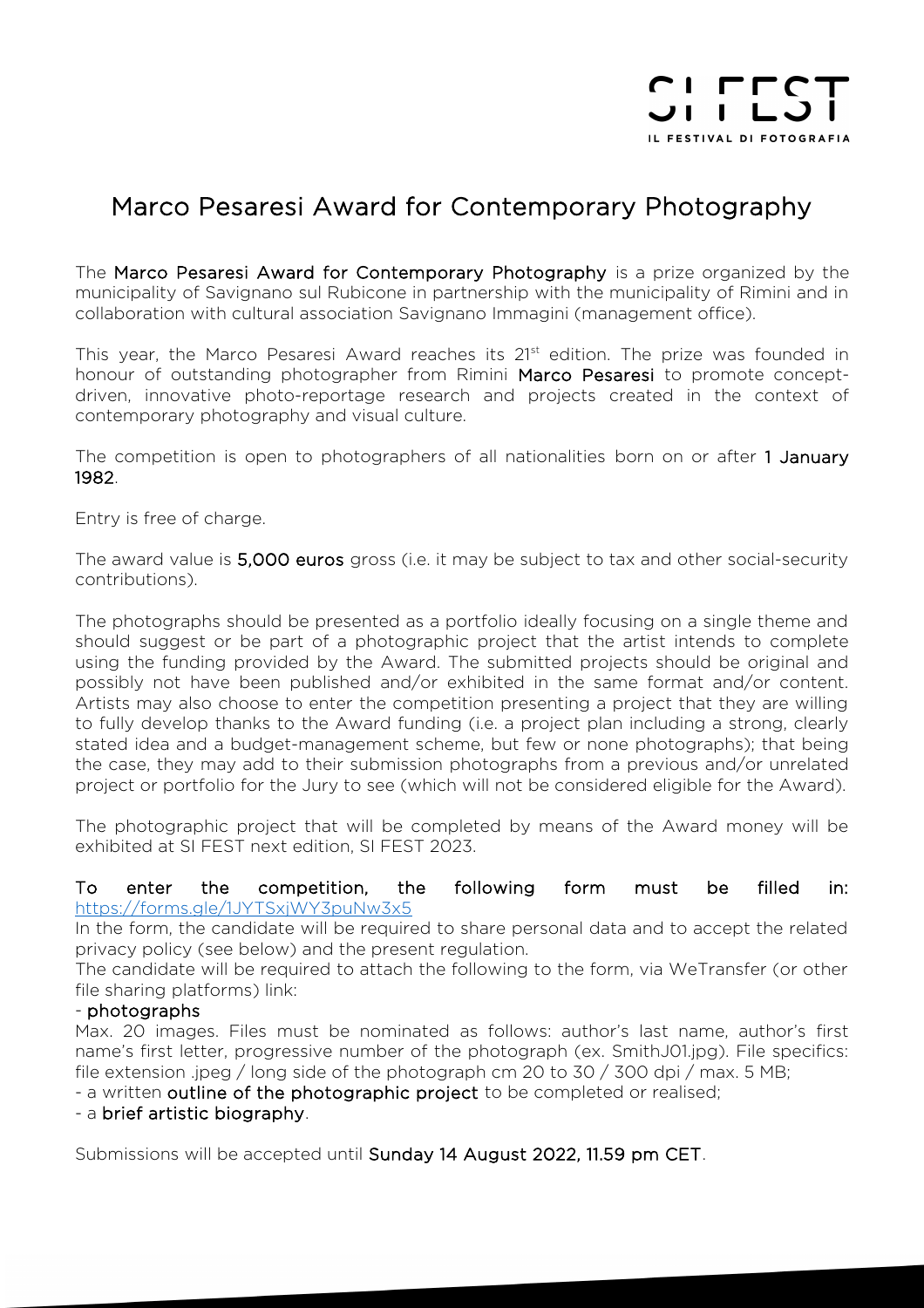

The management office has the right to postpone the competition deadline should the need arise.

A confirmation email will be sent out by the management office within three working days of the form reception day. Please contact the management office at [submission@savignanoimmagini.it](mailto:submission@savignanoimmagini.it) if no confirmation is provided in the stated time window or if you have any inquiry.

The Marco Pesaresi Award administration office shall not be held liable in case of delayed or failed reception of submissions.

The Award shall be granted by a qualified Jury, formed by Alex Majoli (Chair of selection panel), Mario Beltrambini, Piero Delucca, Andrea De Franciscis (Marco Pesaresi Award 2021 winner), Giulietta Palumbo. Variations may occur.

Its decision shall be based on a qualitative assessment and be final and irrevocable.

The Jury reserves the right to amend the Award rules before the deadline. Any such amendment will be duly notified.

The Jury shall not be held liable for any occurrence beyond its control that may hamper participation in the competition or prevent the competition itself from being held. The Jury is authorized not to award a prize if it so deems appropriate.

The winner of the Marco Pesaresi Award will be notified privately by the end of August

2022 and officially proclaimed during the opening weekend of the 31<sup>st</sup> edition of SI FEST in Savignano sul Rubicone (9.10.11 September 2022). The winner will be kindly asked to refrain from sharing the news with the public before an official SI FEST announcement is released.

The winner undertakes to present the results of her/his research and to make all the physical arrangements for an exhibition thereof at SI FEST 2023, in accordance with procedures to be arranged.

The files submitted by participants shall become part of the Contemporary Fine Art Photography Archive (*Archivio di fotografia contemporanea d'autore)* created by the municipality of Savignano sul Rubicone in order to preserve, organize, show and publicize the materials acquired within the context of SI FEST and Savignano Immagini, for the sole purpose of the study and knowledge thereof.

All use of such materials shall be agreed with the photographer in advance.

The copyright shall be owned by the photographer or other duly authorized person.

The money of the Award shall be used to cover the general and/or related expenses of the project (such as travel, accommodation, authorisations, licence fees, exhibition production, translations, professional assistance, etc.).

Between October 2022 and September 2023, the winner and Savignano Immagini shall keep in touch and updated regarding the development of the winning project and the production of the exhibition at SI FEST 2023.